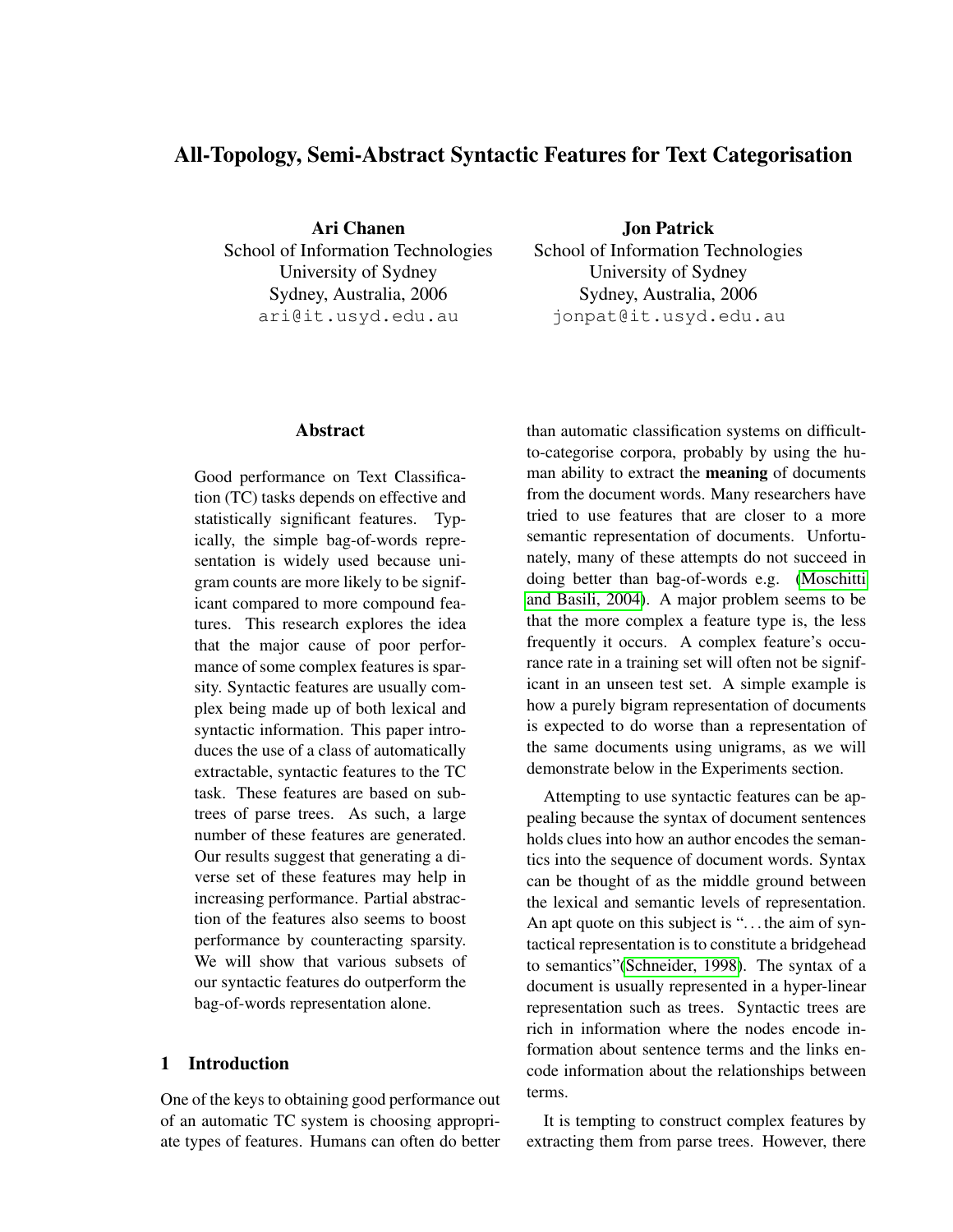is always the problem of feature sparsity. The right type of complex, syntactic feature may be closer to the semantic level and may seem to hold out the promise of improving performance on a TC task, yet more complex phrasal or syntactic features suffer from "inferior statistical qualities" [\(Lewis, 1992\)](#page-7-1).

It is the aim of this research to try to use syntactic information in TC features in such a way that the problems of sparsity might be overcome. In this effort, two main lines of attack are used. First, we automatically generate a large number (possibly hundreds of thousands or more) of features out of dependency parse trees, in the hope that some of these many features will turn out to be highly discriminative TC features with a significant number of occurrences. Second, we use partial abstraction of these syntactic features to bring separate groups of features together, thus increasing the feature count and alleviating sparsity.

It should be noted that sparsity may be only one reason that complex features may not be as effective as simple features given a particular task. Other reasons might be that some types of complex features are simply noisy with respect to a learning task. Another possible reason is that some simple features subsume more complex features with respect to a task. These two reasons beyond sparsity will not be explored in this research.

The TC task that we do our experiments on is that of scam detection i.e. separating scam websites from non-scam websites in the financial domain. The dataset comes from the ScamSeek project [\(Patrick, 2006b\)](#page-7-2).

### 2 Syntactic Features

This section first describes related work on syntactic features and than describes the type of syntactic feature developed for this research.

#### 2.1 Related Work

A Word Sense Disambiguation (WSD)<sup>[1](#page-1-0)</sup> system using syntactic features alone is described in [\(Lin,](#page-7-3) [2000\)](#page-7-3). This system inspired the current research. This system also adhered to the principle of only using syntactic features discovered automatically in the corpus. In Lin's WSD system, one linked features were formed by starting at the targetword[2](#page-1-1) and jumping to surrounding lexical nodes that could be reached from there. Two-link features were formed by jumping from the endpoint of one-link features to any non-target word nodes.

The precursor to this research, [\(Chanen and](#page-7-5) [Patrick, 2004\)](#page-7-5), details the use of ATSAS features for WSD. ATSAS features were based upon Lin's syntactic features but were designed to be more general. Lin's features were formed by expanding a feature one link at a time in a figurative line. The differences between Lin's syntactic features and those described in [\(Chanen and Patrick, 2004\)](#page-7-5) are: 1) Lin's features are restricted to the linear (e.g. under his syntactic feature definition, a feature like Figure [1\(](#page-3-0)e), where three links come together in one node, would not be possible); and 2) Lin's do not have abstraction.

A similar use of dependency parse subtrees is applied for producing state-of-the-art machine translation results in [\(Quirk et al., 2005\)](#page-7-6), where the syntactic features are called *treelets*. After parsing a sentence in the source language, parallel treelets in the target language are then extracted to aid in the translation task. There is a very limited use of wildcards, only at the root of the tree.

For the experiments of this research, the syntactic features were extracted from dependency parse trees rather than from constituency parse trees. [\(Quirk et al., 2005\)](#page-7-6) also used dependency parsers over constituency parsers citing the compactness of the sentence structure representation; for example, a verb is adjacent to its arguments in a dependency parse tree, whereas in a constituency parse tree the path from the verb to its arguments would first need to go up the tree before going down to the arguments.

Another WSD system using syntactic features is described in (Férnandez-Amorós, 2004). The system also uses parse subtrees as well as some wildcard abstraction for increasing recall, although his wildcards could only replace pronouns and content words. Much manual labour went into identifying the base syntactic features and the ways of abstracting the features. This research also uses

<span id="page-1-0"></span><sup>&</sup>lt;sup>1</sup>See [\(Kilgarriff, 1998\)](#page-7-4) for a description of the WSD task and the SENSEVAL competition.

<span id="page-1-1"></span> $2$ The word whose sense is being disambiguated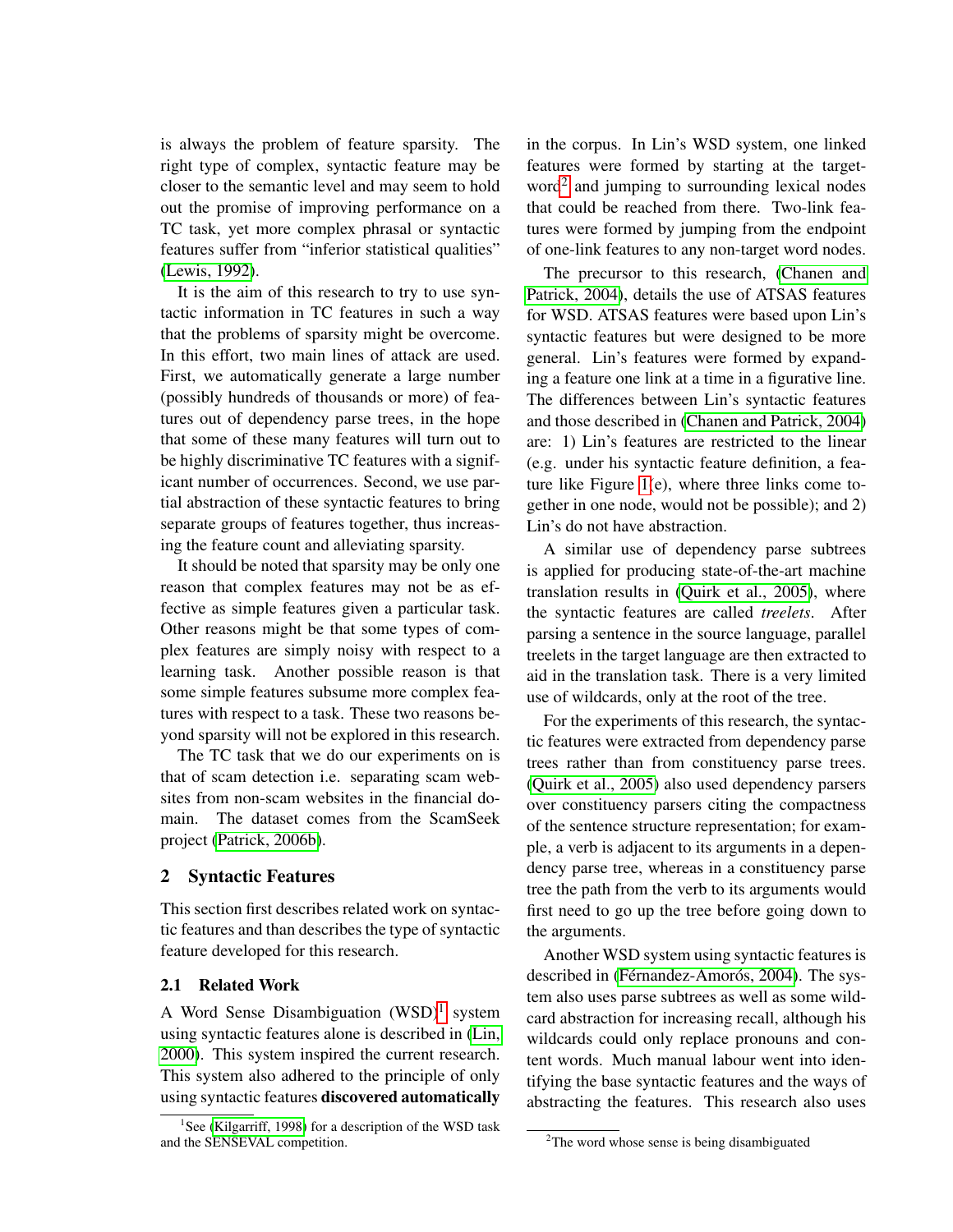transformations on these sub-tree patterns in a further attempt to increase recall. This research did not achieve the same amount of automation in either identifying syntactic tree topologies or in generating wildcard features.

Not all syntactic features are directly related to the properties of a specific syntax tree. Some researchers have developed syntactic features that are aggregate, ratio, or statistical properties of all the sentences in a document or group of related documents. In one example of such syntactic features [\(Uzuner, 2005\)](#page-8-1), the aim of the research is to differentiate between the works of different authors mainly by use of clever aggregate measures of parse tree properties. For instance, one set of features suggested in this research is the number of left-heavy, balanced, and right-heavy sentences that can be found in a particular author's work. By comparing averages and ratios of such features, powerful methods can be developed for differentiating between authors. These kinds of features have a different focus from ATSAS features, differentiating between authors. It might be interesting, though, to see if such aggregate features might be useful in a TC task like scam detection.

#### 2.2 ATSAS Features

The type of syntactic feature that is developed here has been named the "All Topology, Semi-Abstract Syntactic" (ATSAS) feature type. This type of feature is extracted from a dependency parse tree. Dependency parse trees are preferred to constituency parse trees because they are more compact and arguably more directly related to document semantics [\(Schneider, 1998\)](#page-8-0).

Each extracted feature is a subtree of a complete sentence parse tree. Theoretically, such features could consist of any number of links, but practically, a limit must be placed on the maximum number of links that are allowed to be in the extracted features. This is because problems with speed and memory limitations can result from the massive number of features that tree features have the potential to generate. With a maximum link level of only two, the experiments for this research generated over 10 million features. This massive number of features, though, was reduced by discarding features that occurred in less than three documents from a training corpus.

[\(Chanen and Patrick, 2004\)](#page-7-5) succeeded in generalizing Lin's syntactic features to produce a greater variety of feature topologies, not just the linear features that Lin's system could extract. The current research had as a main goal of expanding the use of ATSAS features beyond their use in WSD to the TC task. In that main goal, this research seems the largely successful. However, the experiments in this research were not able to demonstrate the use of non-linear syntactic features such as the example seen in Figure [1\(](#page-3-0)e) because of the memory limitations that occurred at feature extraction time. Since a maximum of two link features could be formed, the features extracted for this research is experiments were linear like those in Lin's system.

One of our important desideratum for syntactic features is that they are automatically extractable. Some syntactic features that were reviewed eariler in the Related Work section use manually-identified syntactic features. It is better, if possible, to eliminate human input in identifying the features both for greater efficiency and for the possibility that novel new syntactic features may be identified in places where human experts may not think to look or have time to look.

Figure [1](#page-3-0) shows a small parse tree and several ATSAS features extracted from the complete parse tree with zero through three link example features.

Each feature link is labelled with a dependency link label e.g. *subj*, *obj*, *cc*. The links are joined by nodes that consist of both a lemma and part of speech (POS) tag. When the initial set of features is generated, all of the lemmas referred to literal sentence content. In a second phase of feature generation, all combinations of a feature's lemmas are abstracted to a "\*". That is, each lemma in an ATSAS can be either literal or abstract. So, for a two-link, three-node feature, a total of seven abstract features can be generated from the one literal feature for a total of eight features. By such abstraction the hope is that some abstract features will join groups of documents in a way that is useful for the TC task. The nodes in Figure [1](#page-3-0) do not show any abstraction and they also do not show the POS elements of the nodes.

One of the advantages of syntactic features like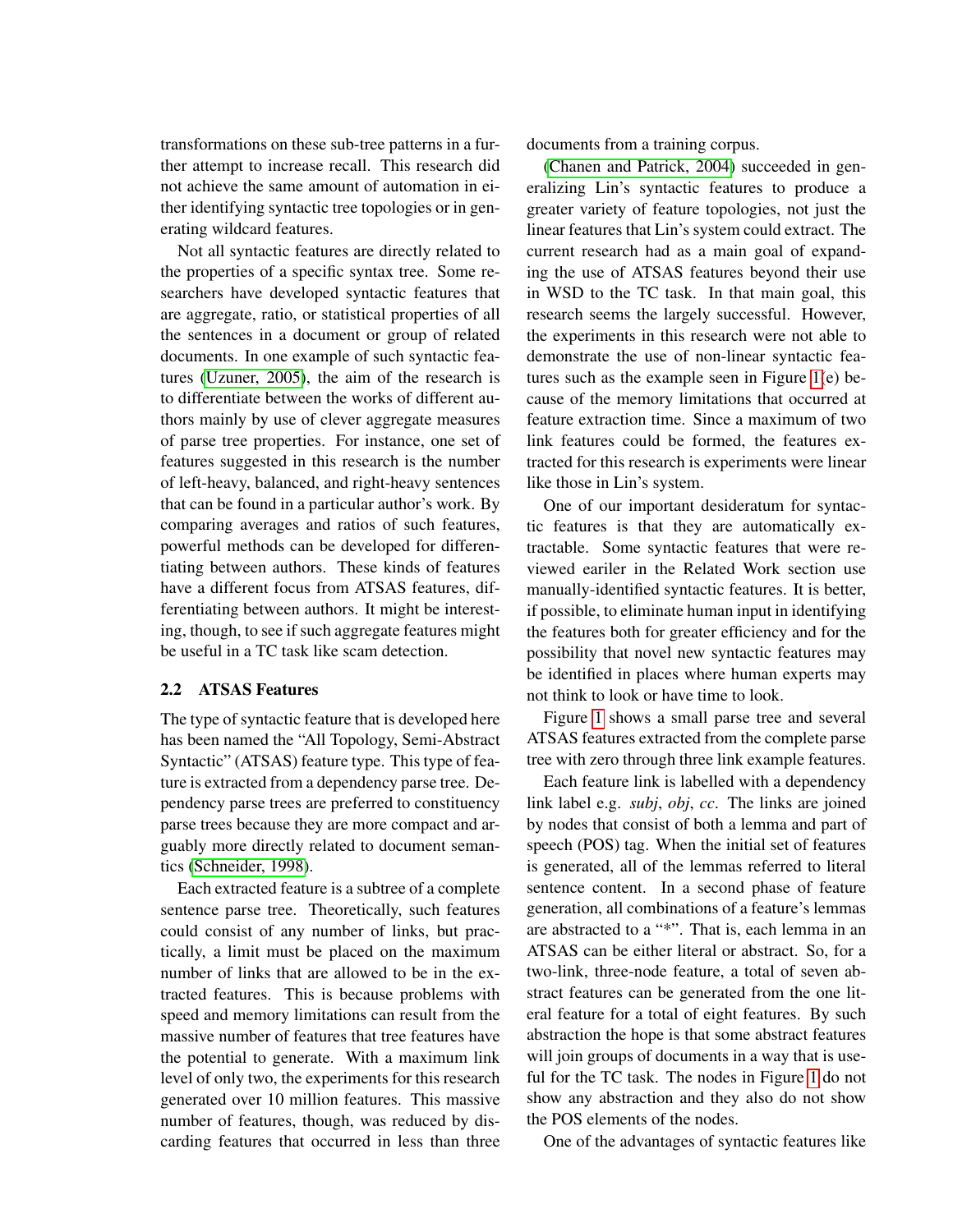

### (a) Whole sentence DP tree (c)1-link



#### (d) 2-link feature (e) 3-link feature

<span id="page-3-0"></span>Figure 1: (a) The complete dependency parse tree of the sentence "I guarantee you will make money." (b-e) These figures show examples of syntactic features with zero (just a node) through 3 links.

ATSAS features is that it is possible to increase recall over features like n-grams because certain syntactic features will allow for matching parts of documents by skipping over some words. For instance, the syntactic pattern in Figure [1\(](#page-3-0)c) can match, in a test document, the phrase "you will" as well as "you definitely will" even though "definitely" is not part of the syntactic pattern.

### 3 Methods

#### 3.1 Data Parsing

Before extracting the syntactic features, the data was parsed using the Connexor dependency parser (Järvinen and Tapanainen, 1997).

### 3.2 Classifier

(b) **0-link feature** state-of-the-art results for a wide range of NLP The maximum entropy classifier was selected to run the TC experiments, partly because publications such as [\(Ratnaparkhi, 1998\)](#page-8-2) demonstrate that the ME classifier turned in state-of-the-art or near tasks.

> An important aspect of the ME algorithm is that it can robustly deal with a large number of features, which is important in this research since hundreds of thousands of features are possible (see [\(Ratnaparkhi, 1998\)](#page-8-2).)

> The software package used to perform the ME experiments of this research is the Megam (MEGA Model Optimisation)<sup>[3](#page-3-1)</sup> package, which uses an optimised version of limited memory BFGS (Daumé, 2004).

#### 3.3 Training and Testing

Ten-fold cross validation was used for the training and testing evaluation process. All tests used the same set of folds.

For any given training fold, after all the given feature types were extracted from the train documents, all token types were removed from consideration if that token type was observed in less than three documents.

Classification accuracy was chosen as the performance metric in these experiments.

Hypothesis testing was used to determine if the TC performance between a pair of feature types was significantly different. The paired t-test was the specific type of hypothesis test used. A standard significant cutoff value of  $\alpha = 0.05$  was utilised. The null hypothesis is that the 10-fold cross validation determined accuracies of any two feature tests do not differ significantly from each other.

### 4 Experiments

This section describes the series of experiments performed to determine the usefulness of the ATSAS family of syntactic features.

<span id="page-3-1"></span><sup>&</sup>lt;sup>3</sup>This package is described and can be downloaded at the website: http://www.cs.utah.edu/∼hal/megam/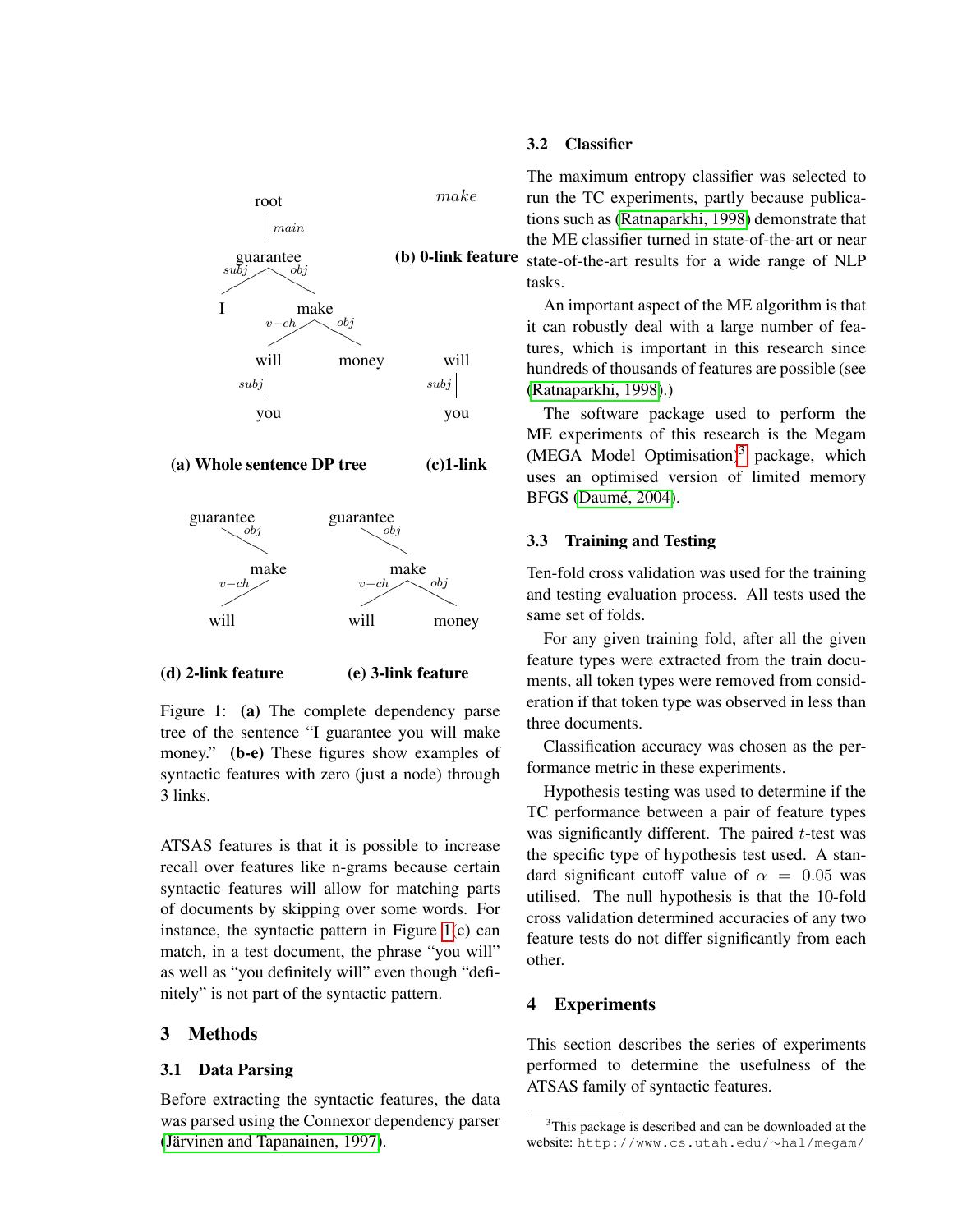|                    | <b>Feature or feature combination</b>           |
|--------------------|-------------------------------------------------|
| <b>Title</b>       | <b>Description</b>                              |
| SAA                | Only the ATSAS features that have only ab-      |
|                    | stract lemmas. "AA" stands for all abstract.    |
|                    | Every lemma in this feature set is abstacted    |
|                    | to a "*".                                       |
| $\overline{2g}$    | The corpus is represented only in terms of      |
|                    | bigrams.                                        |
| 1g                 | Representation only in unigrams (bag-of-        |
|                    | words). The baseline feature.                   |
| 1g2g               | A combination of unigrams and bigrams           |
| $\overline{1gS-A}$ | A combination of ATSAS and unigrams fea-        |
|                    | tures except for any syntactic features that    |
|                    | contain any abstract lemmas.<br>Here "-A"       |
|                    | stands for minus abstract.                      |
| $S-A$              | All ATSAS features except for any syntac-       |
|                    | tic features that containing any abstract lem-  |
|                    | mas. In other words, this is the set of literal |
|                    | syntactic features.                             |
| $\overline{S}$     | All ATSAS features Including abstract and       |
|                    | non-abstract features.                          |
| $S-NA$             | All ATSAS features except for any syntac-       |
|                    | tic features that do not have abstract lem-     |
|                    | mas at all. Here "-NA" stands for <b>minus</b>  |
|                    | non-abstract where non-abstract means ev-       |
|                    | ery feature in which no lemmas are a "*". In    |
|                    | other words, this is the S set minus the to-    |
|                    | tally literal features.                         |
| $1gS-NA$           | All ATSAS and unigram features except for       |
|                    | any syntactic features that do not have any     |
|                    | abstract lemmas at all.                         |
| $\overline{1gS}$   | A combination of unigram features and all       |
|                    | <b>ATSAS</b> features                           |

<span id="page-4-0"></span>Table 1: Descriptions of the feature types used in this paper's experiments.

### 4.1 Data

A subset of the original ScamSeek [\(Patrick,](#page-7-10) [2006a\)](#page-7-10) project's dataset was used in this research. This subset consists of 2130 documents. This means that during 10-fold cross validation, each training fold consists of 1917 documents and each testing fold consists of 213 test documents. Out of the total corpus, 27% of the documents are scams and 73% are non-scams.

### 4.2 Features

A variety of different feature types are compared in the below experiments. Table [1](#page-4-0) gives the abbreviated name and feature description for each feature type (or a combination of feature types)associated with one of the experiments.

Table [2](#page-4-1) shows the number of token types in the S and S-A feature types, broken down by the number of links in each feature type. This table illustrates how the abstraction of some elements of literal syntactic features helps multiply the number of statistically significant ATSAS features. At first glance, the feature counts for the S-A (literal or non-abstract) feature type seem to be counterintuitive. One might expect an explosion of features as more links are added. However, since features observed in less than three documents in the training set are removed, this causes the number of significant 2-link S-A features to be less than the number of 1-link S-A features. When one or more of the lemmas in an ATSAS feature are abstracted, two or more literal features that were distinct may map to the same abstract feature. Literal features that are not significant on their own, may produce a significant feature through this abstraction process. The count of an abstract feature is the sum of the counts of the literal features that map to it. This is the reason for the much higher number of statistically viable features in the 2-link S feature type, where partial or full abstraction of lemma elements is allowed.

Producing abstract features can be quite memory intensive because all literal features found in any document must be stored even if a feature occurs in just a single document. This is necessary since only after all documents have been processed can the abstraction process join low count literal features. The full S feature type includes more than 10 million features after all abstract features have been added to the literal features. This exponential explosion of features is the reason for not being able to perform any TC experiments using 3-link features. See the Future Work section for ideas for including 3-link features.

|         |       | Non-abstract (S-A) |        | Abs. and Non-abs. (S) |
|---------|-------|--------------------|--------|-----------------------|
|         | count | %                  | count  | $\mathcal{G}_0$       |
| 0-links | 7873  | $10.6\%$           | 7873   | $2.2\%$               |
| 1-link  | 34466 | 46.4%              | 70610  | 19.8%                 |
| 2-link  | 31895 | 43.0%              | 277301 | 77.9%                 |
| Total   | 74234 |                    | 355787 |                       |

<span id="page-4-1"></span>Table 2: Feature counts in both the S-A experimental set (which includes only features with no abstraction) and the full set of ATSAS features in S (which includes both abstract and non-abstract syntactic features) as the number of links are inceased. A 0-link feature is just a lemma/POS node.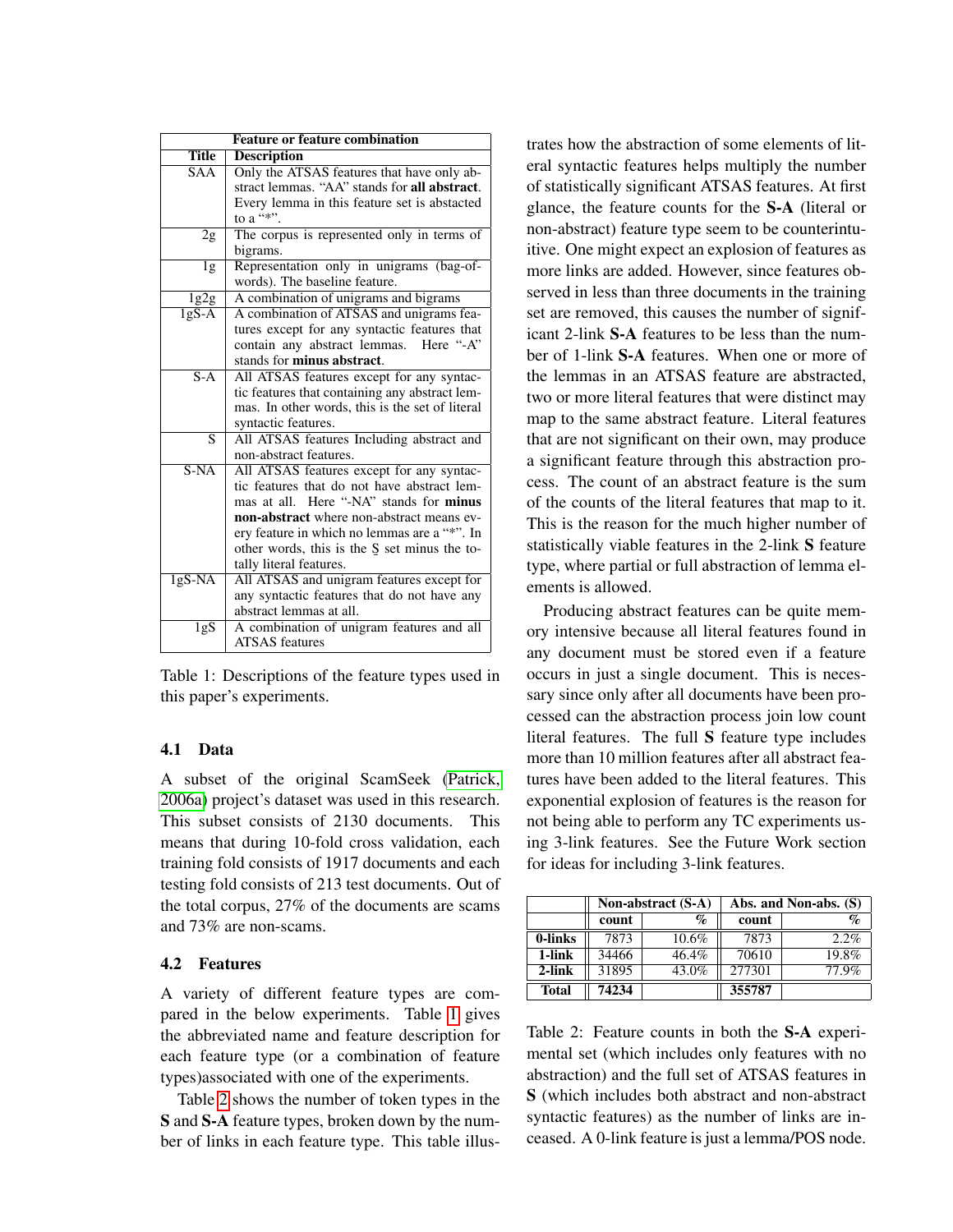# 5 Results

The results of the experiments are measured in terms of the classification accuracies of each type of feature, as well as the pairwise  $t$ -test results for each pair of feature experiments. If the  $t$ -test results for a given pair is at or below the  $\alpha = 0.05$ level, then it is assumed that results for such a pair of experiments will differ significantly. Table [3](#page-5-0) displays the results. This table presents the number of features in each feature set and also gives the performance of each feature type in terms of classification accuracy. The table also gives the paired t-test score for each pair of experimental results. The t-test pairwise significance results are displayed in the half-triangle part of the table where significant results are shown in bold face.

### 6 Analysis

The baseline for these tests is the Results using the bag-of-words feature, 1g, which shows an accuracy of 86.9%. In order to judge the ATSAS feature type (or some derivative thereof) as a successful TC feature, we need to show a significant  $t$ -test score between one of the ATSAS feature types and the bag-of-words features.

Experiment one used ATSAS features that eliminated all features that had literal lemmas (i.e. not abstract). There are only 4,291 instances of this subtype of ATSAS features. Not surprisingly, this feature type did the worst with an accuracy of 82%, which was significantly worse than every other type of feature tested. One hypothesis as to why this feature type did not perform well is because there are too few features to perform good classification alone. Another possibility is that the literal lemmas in many of the ATSAS features are important and help the best of these features two separate the classes. In other words, having some literal content may be helpful for forming good features for separating classes.

<span id="page-5-0"></span>Another non-syntactic feature that was experimented with, was a pure bigram (2g) feature representation. See experiment #2 in Table [3](#page-5-0) for the results. One can observe that the bigram representation scores significantly below the unigrams representation of the corpus in the TC task. Even though bigrams often carry more meaning than a

| Experiment     |   | Corpus                                                | Score                   | SAA                                                                                                                                                                                                                                                                                             | 37                  | $\overline{a}$ | $\lg 2g$ | $1gS-A$ | S-A |           | $\text{S-NA}$   $\text{2s}$ -NA |
|----------------|---|-------------------------------------------------------|-------------------------|-------------------------------------------------------------------------------------------------------------------------------------------------------------------------------------------------------------------------------------------------------------------------------------------------|---------------------|----------------|----------|---------|-----|-----------|---------------------------------|
|                |   | ieatures                                              |                         |                                                                                                                                                                                                                                                                                                 |                     |                |          |         |     |           |                                 |
| Title          | # |                                                       |                         |                                                                                                                                                                                                                                                                                                 |                     |                |          |         |     | $\propto$ |                                 |
| SAA            |   | 4,291                                                 |                         |                                                                                                                                                                                                                                                                                                 |                     |                |          |         |     |           |                                 |
| 2g             |   | 41,346                                                | 85.5                    | 0.0024                                                                                                                                                                                                                                                                                          |                     |                |          |         |     |           |                                 |
| $\overline{a}$ |   | 20,402                                                | 6.9                     | 0.0001                                                                                                                                                                                                                                                                                          | 0.0372              |                |          |         |     |           |                                 |
| 1g2g           |   | 161,748                                               | $\overline{7.0}$        | 0.0001                                                                                                                                                                                                                                                                                          | 0.0341              | 0.8456         |          |         |     |           |                                 |
| $1gS-A$        |   | 94,576                                                | $\frac{88.6}{88.8}$     | $\begin{tabular}{ c c c c c c c c c } \hline $0.0013$ & $0.0239$ & $0.1830$ & $0.1497$ \\ \hline $0.0000$ & $0.0004$ & $0.0003$ & $0.0048$ & $0.8845$ & $0.0000$ \\ \hline $0.0004$ & $0.0078$ & $0.0709$ & $0.0689$ & $0.5797$ & $0.8501$ & $0.0000$ & $0.0000$ & $0.0000$ & $0.0000$ & $0.00$ |                     |                |          |         |     |           |                                 |
| $S-A$          |   |                                                       |                         |                                                                                                                                                                                                                                                                                                 |                     |                |          |         |     |           |                                 |
| S              |   | $\frac{74,234}{355,787}$<br>$\frac{281,553}{281,553}$ | $-1.68$                 |                                                                                                                                                                                                                                                                                                 |                     |                |          |         |     |           |                                 |
| S-NA           |   |                                                       | $\frac{89.2}{\sqrt{2}}$ |                                                                                                                                                                                                                                                                                                 |                     |                |          |         |     |           |                                 |
| $1gS$ -NA      |   | 301,895                                               | $\overline{89.3}$       |                                                                                                                                                                                                                                                                                                 |                     |                |          |         |     | 0.8921    |                                 |
| $-581$         |   | 376,129                                               | <u>न</u><br>$\approx$   |                                                                                                                                                                                                                                                                                                 | $0.0002$   $0.0020$ |                |          |         |     |           | 0.5911                          |
|                |   |                                                       |                         |                                                                                                                                                                                                                                                                                                 |                     |                |          |         |     |           |                                 |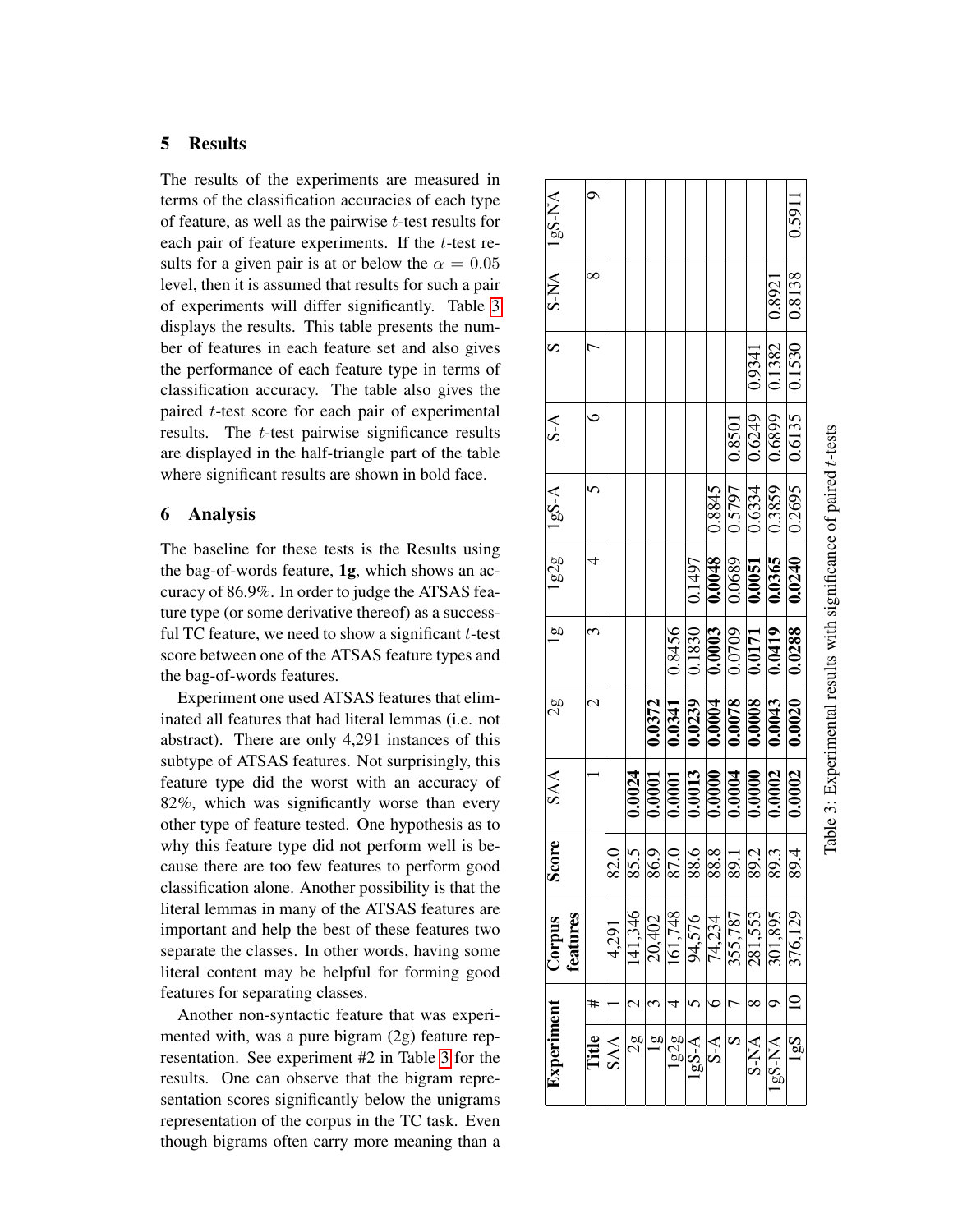single word, because of sparsity problems with word combinations, bigrams usually fall short of unigrams. A combination of unigram and bigram feature types scores slightly higher than unigrams alone, but not significantly so. The bigrams feature is one of the simplest complex features. This experiment demonstrates how even simpler complex features suffer from sparsity.

For the S feature type (FT) (Feature type 7 in Table [3\)](#page-5-0), although the accuracy is 2.2% higher then the bag-of-words features, the t-test is not significant (although it is close to being significant). However, if the S feature type is combined with the 1g feature type then the results are a full 2.5% better in terms of accuracy and are significant (See row 10 in Table [3.](#page-5-0))

Another positive result for the ATSAS family of syntactic features can be observed for FT S-A (#6 in the results table). This result is positive in that it is the most significant  $t$ -test score with the bag-of-words feature when compared with all the other feature types and their t-test score with the 1g FT. This is surprising for at least two reasons: 1) one of the initial assumptions for including partial abstraction as a property of ATSAS features was that the abstraction would alleviate problems with sparsity and the syntactic features would not do well without it; and 2) the S-A FT has only 74,234 token types from the whole corpus compared to 355,787 token types for the S FT. One possibility is that some feature selection would be beneficial even though publications such as [\(Rat](#page-8-2)[naparkhi, 1998\)](#page-8-2) claim that the maximum entropy classification method does not suffer much from the curse of dimensionality. Another thought is that, because tens of thousands of non-abstract features are generated as the sentence parse trees of documents are traversed across the entire training set, many good TC features are discovered even though they may not take advantage of the power of abstraction.

The results from experiment #6 suggest that abstraction is not necessarily needed for ATSAS features to realise gains over simple bag-of-words. However, we do have some evidence that abstraction in ATSAS features does help them achieve even better performance. Experiments 8 and 9 involving the feature types S-NA and 1gS-NA respectively, and both have 10-fold cross validation accuracies that allow the rejection of the null hypothesis. Therefore, it can be concluded that these feature types are significantly better than bag-ofwords alone. These two feature types do better then experiment #6 involving the S-A feature type, by an accuracy difference of 0.4% and 0.5% respectively. Unfortunately, the difference between the three feature types S-A, S-NA, and 1gS-NA is not significant so further experimentation would be required to settle the question of whether abstraction is needed more satisfactorily.

### 7 Conclusion

More complex feature types may seem desirable because they may allow for features that are closer to the semantic level and thus possibly better for difficult TC tasks. However, experience has often shown that more complex features do not usually live up to their promise because of sparsity problems.

In this research we have proposed a family of syntactic features, the All-Topology, Semi-Abstract Syntactic feature family. We have experimentally shown that several variations of ATSAS feature types have significantly out-performed bag-of-words features. Specifically, the set of subtrees from a dependency parse tree with zero through two links when combined with bag-ofwords gave the best performance, significantly better than bag-of-words alone. Surprisingly, variations on ATSAS that either eliminated abstract features or eliminated totally literal features also did significantly better than bag-of-words alone.

# 8 Future Work

A logical next direction would be to expand the ATSAS by pushing the maximum number of links per feature from two to three. With only two links, the syntactic features are linear just as in [\(Lin,](#page-7-3) [2000\)](#page-7-3). With three or more links, the kinds of tree topologies and the different combinations of dependency link types would increase exponentially along with greater possibilities of finding an interesting syntactic feature for separating classes.

However, memory limitations prevented using three links as the maximum. This problem could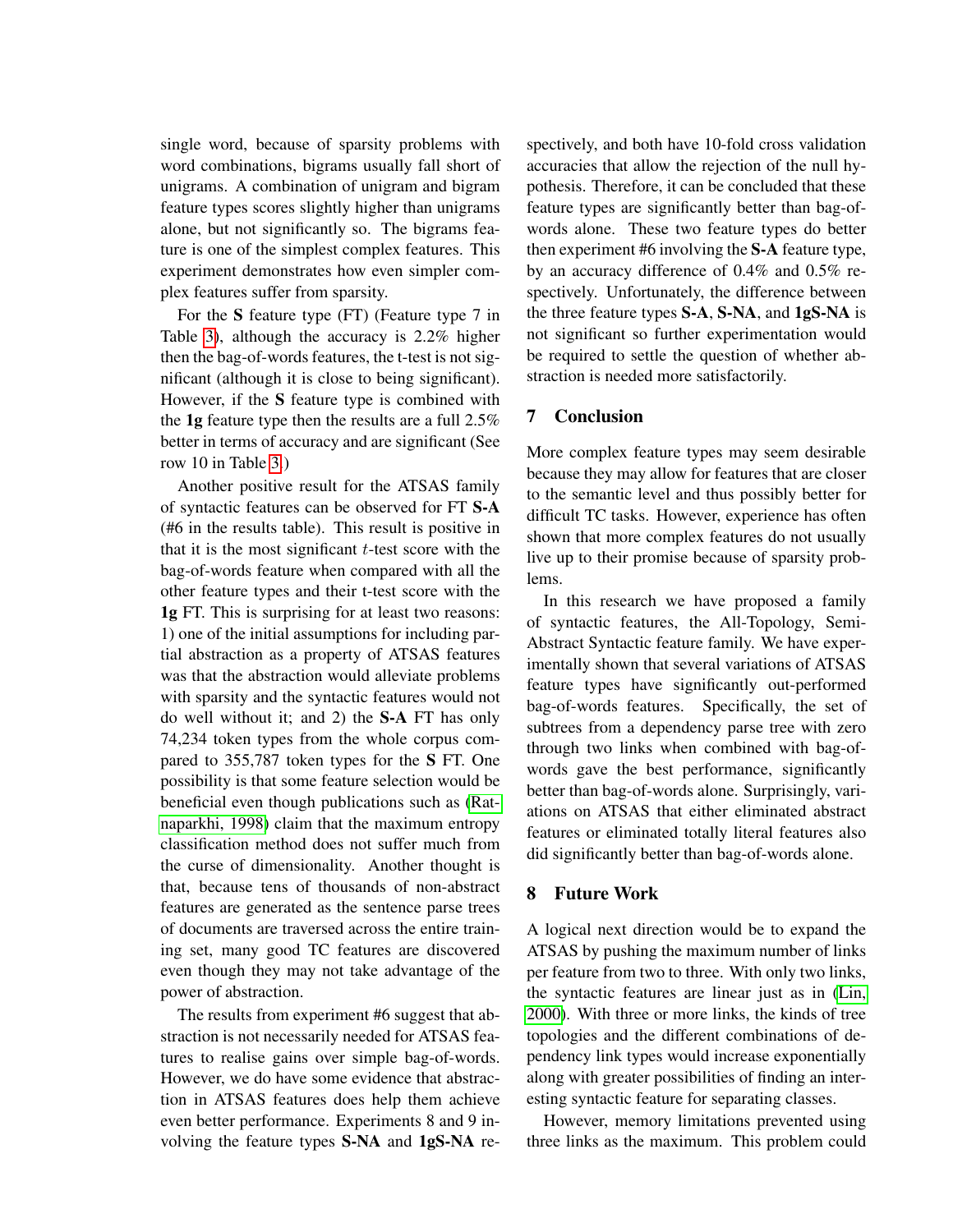be addressed in several ways. As experiment #6 involving the S-A variation suggested, ATSAS features do not necessarily need abstraction to perform well. So a logical step is to simply see if there is enough memory if three link ATSAS are generated without any abstraction.

Another direction is to only generate ATSAS features for TC that involve certain lemmas. For instance, the top  $N (N < 500)$  words by information gain or some other measure could be used. If an ATSAS is generated but does not involve one of the selected lemmas, then that feature would be discarded. Another way to determine the top terms from which the syntactic features would be built would be to take the top terms by probability from each topic from a Latent Dirichlet Allocation (LDA) [\(Blei, 2004\)](#page-7-11) model. The topical terms might differ from the information-gain terms in interesting ways.

It would also be desirable to see if similar, encouraging results can be derived from using the same type of features on public-domain and widely used benchmark datasets such as Reuters.

Finally, using a better feature selection strategy might be advantageous. [\(Ratnaparkhi, 1998\)](#page-8-2) presents evidence that the maximum entropy learning algorithm can handle a large number of features with little degradation in performance. However, that evidence was based on a single dataset. It is possible that the ScamSeek dataset might benefit from a more sophisticated feature selection strategy. Feature selection might also help separate the truly useful ATSAS features from the background noise.

### Acknowledgements

We would like to thank the Capital Markets CRC and the University of Sydney for financial support and everyone in the Sydney Language Technology Research Group for their support. Also, thanks to Sue Zeckendorf for editing help .

### References

- <span id="page-7-11"></span>[Blei2004] David Blei. 2004. *Probabilistic models of text and images*. Ph.D. thesis, U.C. Berkeley.
- <span id="page-7-5"></span>[Chanen and Patrick2004] Ari Chanen and Jon Patrick. 2004. Complex, corpus-driven, syntactic features

for word sense disambiguation. In *Proceedings of the Australasian Language Technology Workshop 2004*, pages 1–8, Sydney, Australia, December.

- <span id="page-7-9"></span>[Daumé2004] Hal Daumé. 2004. Notes on CG and LM-BFGS optimization of logistic regression. Paper and implementation available at [http://](http://www.cs.utah.edu/~hal/megam/) [www.cs.utah.edu/](http://www.cs.utah.edu/~hal/megam/)∼hal/megam/, August.
- <span id="page-7-7"></span>[Férnandez-Amorós2004] David Férnandez-Amorós. 2004. Wsd based on mutual information and syntactic patterns. In Rada Mihalcea and Phil Edmonds, editors, *Senseval-3: Third International Workshop on the Evaluation of Systems for the Semantic Analysis of Text*, pages 117–120, Barcelona, Spain, July. Association for Computational Linguistics.
- <span id="page-7-8"></span>[Järvinen and Tapanainen1997] Timo Järvinen and Pasi Tapanainen. 1997. A dependency parser for English. Technical Report TR-1, Department of General Linguistics, University of Helsinki, Finland.
- <span id="page-7-4"></span>[Kilgarriff1998] Adam Kilgarriff. 1998. SENSEVAL: An exercise in evaluating word sense disambiguation programs. In *Proceedings of the International Conference on Language Resources and Evaluation (LREC)*, pages 581–588, Granada, Spain.
- <span id="page-7-1"></span>[Lewis1992] David D. Lewis. 1992. An evaluation of phrasal and clustered representations on a text categorization task. In *Proceedings of the 15th annual international ACM SIGIR conference on Research and development in information retrieval*, pages 37– 50. ACM Press.
- <span id="page-7-3"></span>[Lin2000] Dekang Lin. 2000. Word sense disambiguation with a similarity-smoothed case library.
- <span id="page-7-0"></span>[Moschitti and Basili2004] Alessandro Moschitti and Roberto Basili. 2004. *Complex Linguistic Features for Text Classification: A Comprehensive Study*. Springer Verlag.
- <span id="page-7-10"></span>[Patrick2006a] Jon Patrick. 2006a. The scamseek project - text mining for financial scams on the internet. In *Selected Papers from AusDM*, pages 295– 302.
- <span id="page-7-2"></span>[Patrick2006b] Jon Patrick. 2006b. The scamseek project: Text mining for financial scams on the internet. In Graham J. Williams and Simeon J. Simoff, editors, *Selected Papers from AusDM*, volume 3755 of *Lecture Notes in Computer Science*, pages 295– 302. Springer.
- <span id="page-7-6"></span>[Quirk et al.2005] Christopher Quirk, Arul Menezes, and Colin Cherry. 2005. Dependency treelet translation: Syntactically informed phrasal smt. In *ACL*. The Association for Computer Linguistics.